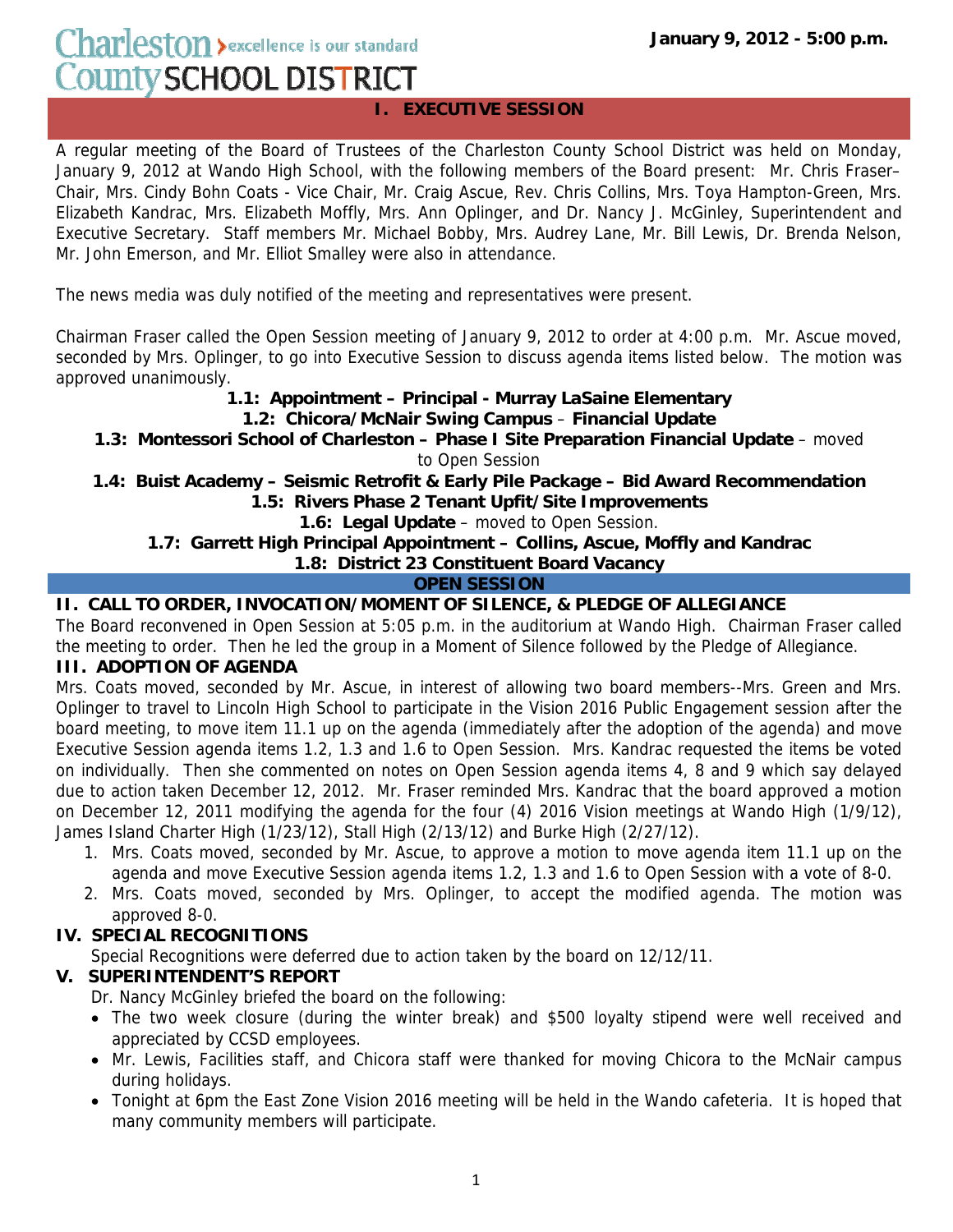• The Studer Group is moving forward and baseline surveys for parents and employees are done. The results will be shared with the Board in the near future. Mr. Fraser said the Studer Group is scheduled to present information at the January 23rd Board workshop.

Mrs. Kandrac said she spoke with two board members that have students in CCSD schools and they did not receive the survey. Mrs. Lane said the survey was distributed multiple ways--schools had the survey on their web pages, some schools sent hard copies to parents, the survey is on district's site, etc. and the district received a lot of feedback. Rev. Collins said his wife may have seen it. Mr. Fraser said he spoke with many parents and the feedback was positive about the process. Mrs. Lane said survey info was shared via ParentLink calls, on television, and in newspaper so there were other ways for parents to receive the information.

**VI. VISITORS, PUBLIC COMMUNICATIONS -** See item XIII (12/12/11 Board Action)

#### **VII. APPROVAL OF MINUTES/EXECUTIVE SESSION AGENDA ITEMS**

**7.1: Open Session Minutes of December 12, 2011 –** Mrs. Coats moved, seconded by Mr. Ascue, approval of the Open Session Minutes of December 12, 2011, as modified. The vote was 6-0. Note: This vote took place after Mrs. Green and Mrs. Oplinger left to attend the Vision 2016 meeting at Lincoln High.

The following corrections were identified--Mrs. Kandrac said regarding Open Session agenda item 11.4 the amount mentioned by Mrs. Moffly was \$240,000 with benefits. Also, Mrs. Kandrac said if it is not recorded on the tape, it may have been mentioned in the Audit and Finance meeting. Mrs. Moffly said regarding agenda item 11.1 that as parent and a trustee she had only seen the parent survey in Post and Courier newspaper. And, the amount she mentioned during the meeting was \$1.6 million for Teach for America and not the \$240,000 they mentioned.

#### **7.2: Motions of Executive Session of January 9, 2012**

**1.1: Appointment – Principal - Murray LaSaine Elementary** – The Board approved the appointment of Reginald Bright to serve as principal at Murray LaSaine Elementary. The vote was 5-1 (Kandrac opposed for the reasons she shared in Executive Session).

**1.2: Chicora/McNair Swing Campus – Financial Update** – The Board received a financial update on the Chicora/McNair Swing Campus as information. No action was taken.

Rev. Collins requested Mr. Lewis give a quick summary on the move suggesting it was a total team effort and a smooth move during the holidays. Mr. Lewis said the new school will open summer 2014. Staff will meet with City to get title transferred expeditiously. He said it is far better to have an occupant in the facility and not leave Chicora vacant. Mrs. Coats asked if this impacted timeline. Mr. Ascue asked if it impacted budget. Mr. Lewis said little to none.

**1.3: Montessori School of Charleston – Phase I Site Preparation Financial Update** – The Board receive the Phase I Preparation Financial Update for the Montessori School of Charleston as information. No action was taken.

Mrs. Coats asked about the timeframe of the project. Mr. Lewis said QSAB gave them authority to get the project started because it is small. Next year is the targeted date to complete project. After sharing details about the project he shared the funding information for this project.

**1.4: Buist Academy – Seismic Retrofit & Early Pile Package – Bid Award Recommendation** – The Board approved a motion to award the contract for Buist Academy – Seismic Retrofit and Early Pile Package (Solicitation #11-SMG-B-007) to H.G. Reynolds Construction Co., Inc. for the base bid in the amount of \$5,525,000.00. The funding source is the one (1) cent sales tax revenues. The vote was 6-0.

**1.5: Rivers Phase 2 Tenant Upfit/Site Improvements** – The Board approved a motion awarding a "not to exceed" (\$9,100,000.00) construction contract to MB Kahn Construction Company for the Rivers Phase 2 Upfit/Site Improvements. The funding source is the 2005-2009 Capital Improvement project. The vote was 6-0.

**1.6: Legal Update** – The Board received a legal update in Executive Session. No action was taken. Mr. Fraser asked Mr. Emerson to provide a legal briefing in on two important topics in Open Session. Mr.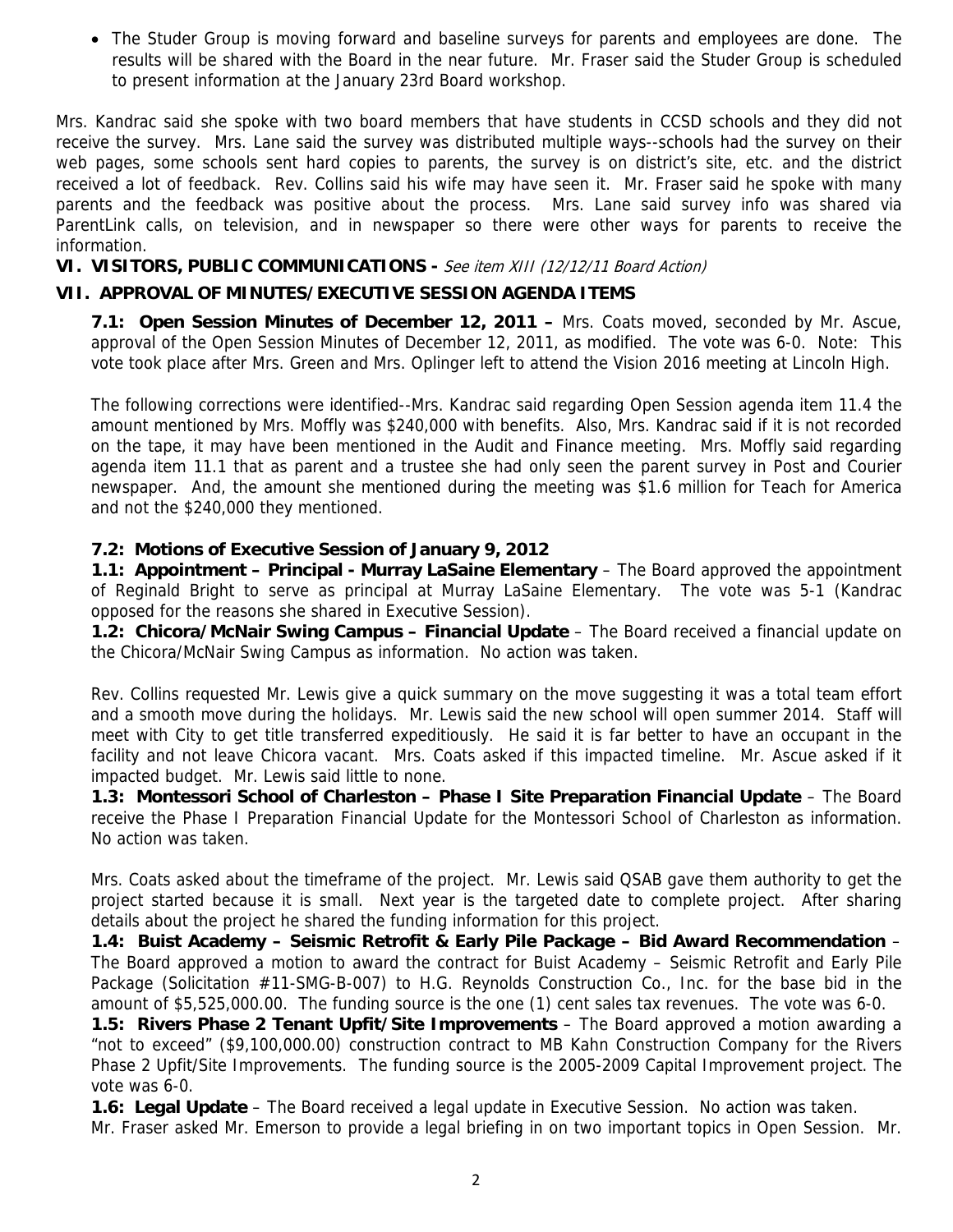Emerson said the Court of Appeals denied Drayton Hall Elementary charter status. Mrs. Kandrac asked if there was another level of appeal. Mr. Emerson said yes. Rev. Collins asked about additional funds Drayton Hall would get if the charter was approved. Mr. Emerson said approximately \$2 million for 750 students.

Mr. Emerson also briefed the board about community participation on board committees. He said it is legal to have community members on board committees. Mrs. Kandrac commented about ex officio members of the community on Board committees and said they should be voted on by the board prior to participating on committees, per the bylaws, mentioning that a person was added to the Audit and Finance Committee was not voted on by the board.

**1.7: Garrett High Principal Appointment – Collins, Ascue, Moffly and Kandrac** – The Board discussed the appointment of a principal at Garrett Academy. No action was taken.

**1.8: District 23 Constituent Board Vacancy** – The Board discussed the appointment of a District 23 Board Member in Executive Session. Motion to refer and inform of conflict approved 6-0.

**7.3: Financial Minutes of December 12, 2011** - Mrs. Kandrac moved, seconded by Mrs. Coats approval of the Financial Minutes of December 12, 2011. The motion was approved 6-0.

**VIII. CAE UPDATE –**Due to action taken by the Board on 12/12/11, the CAE Update was deferred.

**IX. MANAGEMENT REPORT(S) -** Due to action taken by the Board on 12/12/11, the Management Report was deferred.

#### **X. COMMITTEE REPORT(S)**

- **10.1: Audit & Finance Committee**
- **10.2: Policy Committee**

#### **XI. POTENTIAL CONSENT AGENDA ITEMS**

**11.1: Consideration of \$500 Stipend for Outsourced Day Porters –12/12/11 Follow-up (Collins, Kandrac, Moffly and Fraser)** – Mr. Fraser said cost for the district to consider a \$500 stipend for outsourced Day Porters is included in the board's packet. Mrs. Moffly led the discussion stating when she voted against outsourcing Day Porters to save money during the 2010-2011 school year. However since they were outsourced through no fault of their own, she requested they should be considered for the \$500 bonus. Mr. Fraser said an email was sent to board members with information on the number of employees that were laid off; not just Day Porters. Rev. Collins asked if the back pay amount for Day Porters was estimated at \$90,000. Mr. Bobby said it is a misconception about the amount of money left over after payment. An estimate was shared earlier. However, staff completed the commitment to outsourced day porters at a lesser cost.

At the time, Rev. Collins moved, seconded by Mrs. Moffly, to consider a \$500 stipend award for Outsourced Day Porters. The motion failed 4-4 (Fraser, Oplinger, Green, and Coats opposed). Then, Rev. Collins offered a new motion, seconded by Mrs. Kandrac to consider a stipend award of \$350 for Outsourced Day Porters. The motion failed 4-4 (Coats, Oplinger, Green and Fraser opposed).

Mrs. Coats said the board spent a lot of time hearing from the community that more money should go into the classrooms. Although she was not happy about the reduction in force, she could not justify taking tax payers' money to pay a stipend or bonus to folks that haven't worked for District since July 30, 2010. Mrs. Moffly said the whole reason for the bonus was because of freeze on salaries for the last few years. So it wasn't necessarily for the employees employed this year.

Rev. Collins said those employees that were laid off worked for the district for a long time and they would have received the money, if they were still employed. Since the district over-estimated the amount for Outsourced Day Porters and had funds left over, it would be fair to issue stipends because they have done nothing wrong not to receive it. Mrs. Green said recently board voted to give Outsourced Day Porters approximately \$1200 based on a letter that was misinterpreted. It was not a bonus per se, but a consideration and more than the amount the board is considering now. She said while she feels sorry for Day Porters, they were given jobs and it is time to put this issue to rest. Dr.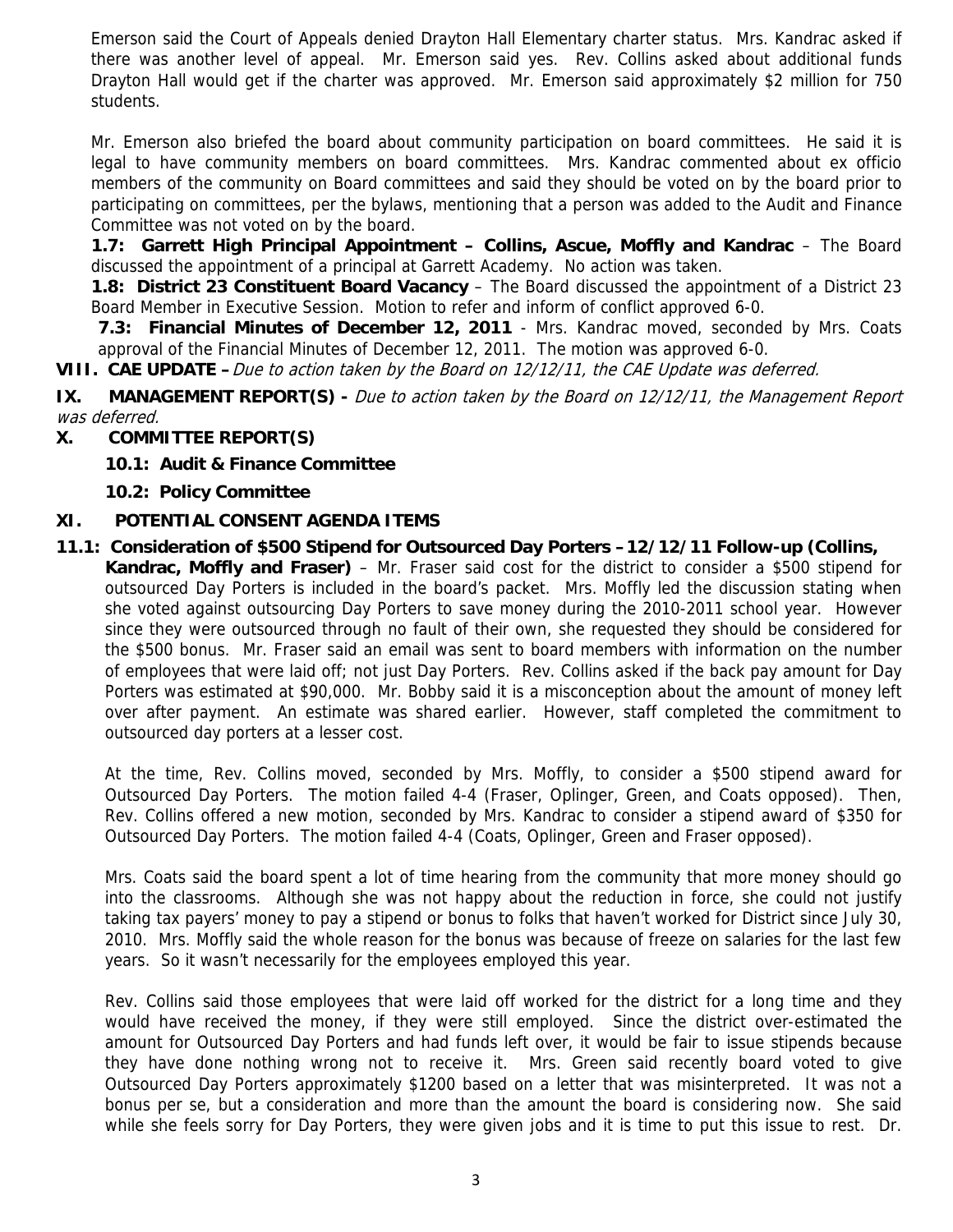McGinley said one reason the \$500 stipend was recommended was recognition of the sacrifice of employees and to address morale issue for employees who hadn't gotten cost of living in years. She said if it is reopened to look at those employed last year, the district may potentially have to look at issuing it to approximately 91 employees and may be asked to look at the status of people for last year. I.e., some employees that worked full time last year may be working part time this year. The reality of it all is the number may increase to others and create a bigger financial obligation than district is prepared to offer at this time. Rev. Collins further inquired about stipends for Day Porters and asked Dr. McGinley for a recommendation. Dr. McGinley said the district addressed the issues of fifty-five Day Porters and they received additional compensation. The purpose of the stipend was to address morale issue for current employees. If this issue is reopened, some employees that left last year may also expect stipends. Rev. Collins asked if the recommendation could be taken back and re-phrased. Mr. Bobby said he didn't feel any language would be appropriate. He said a number of conditions--some who left; others staff members that accepted jobs at charter schools, and etc. He said there would be nothing to prevent others from saying they are entitled to stipend. Mr. Ascue asked Mr. Bobby to explain how board arrived at stipend funds. Mr. Bobby said during audit, one way was expenditure controls (no cost increase or step increases)—positions, expenditures were frozen. Tax collection was higher than projected and the Ad Valorem amount was close to what the district projected. The picture on both the expenditure and revenue side were better and primarily due to sacrifices of staff members. Mrs. Green suggested additional funds be directed to a Reading Academy. Rev. Collins asked about the amount. Mr. Bobby said \$50,000 for the 91 employees impacted due to reduction in force. Rev. Collins suggested it be lowered. Mr. Fraser called for question on motion of \$350,000. The motion failed 4-4 (Coats, Oplinger, Green and Fraser opposed).

At 5:24pm Mr. Fraser excused Mrs. Green and Mrs. Oplinger to go to Lincoln High to participate in Public Engagement meeting.

#### **XII. NEW BUSINESS**

Rev. Collins said his earlier request for North Charleston High School information. Mr. Fraser said would bring as information with the Friday Update.

Mrs. Kandrac asked when the district would begin recording Board Committee meetings. Mr. Fraser said he didn't have answer. Mrs. Kandrac said questions from board members could be answered by viewing audio or video tapes. She asked about the community strategy. Dr. McGinley spoke about the district's five-year goals, publications, and district website. She said taping committee meetings poses a problem for staff because there are only two employees in the Video Taping Center. Their primary responsibility is to work at schools on educational programs. She does not recommend pulling someone to record committee meetings. Mrs. Kandrac asked how many employees there were in the Office of Strategy and Communications and why the decision was made previously by that department not to put a map of the district on the web. Dr. McGinley said the map is on the website. Mrs. Kandrac said the district is big enough to afford to record committee meetings and avoid having to repeatedly share information. Rev. Collins suggested purchasing a digital recorder for approximately \$45 and burning CDs. Mrs. Moffly said she would like to see board meeting minutes more "verbatim". Mr. Fraser asked Dr. McGinley to bring a recommendation to the board. Mrs. Moffly said city uses live streaming which the district may not be able to afford no. Mrs. Kandrac said Richmond Public School in Virginia has live video-streaming on public television allowing community members to watch their meetings on television. Mrs. Kandrac also said she met board members at a conference last year who said their superintendent gave them IPads to keep. They are also for board use. It was given to them in January ("Board Appreciation Month). She said maybe CCSD board members should receive IPads during the month of January for "Board Appreciation Month".

Since there was no further information to come before the board, Open Session was adjourned at 5:55pm by consensus.

#### **XIII. Public Comments – Vision 2016 Public Engagement**

The Vision 2016 Public Engagement began at 6:00pm. Mrs. Lucy Beckham principal at Wando welcomed everyone to Wando High.